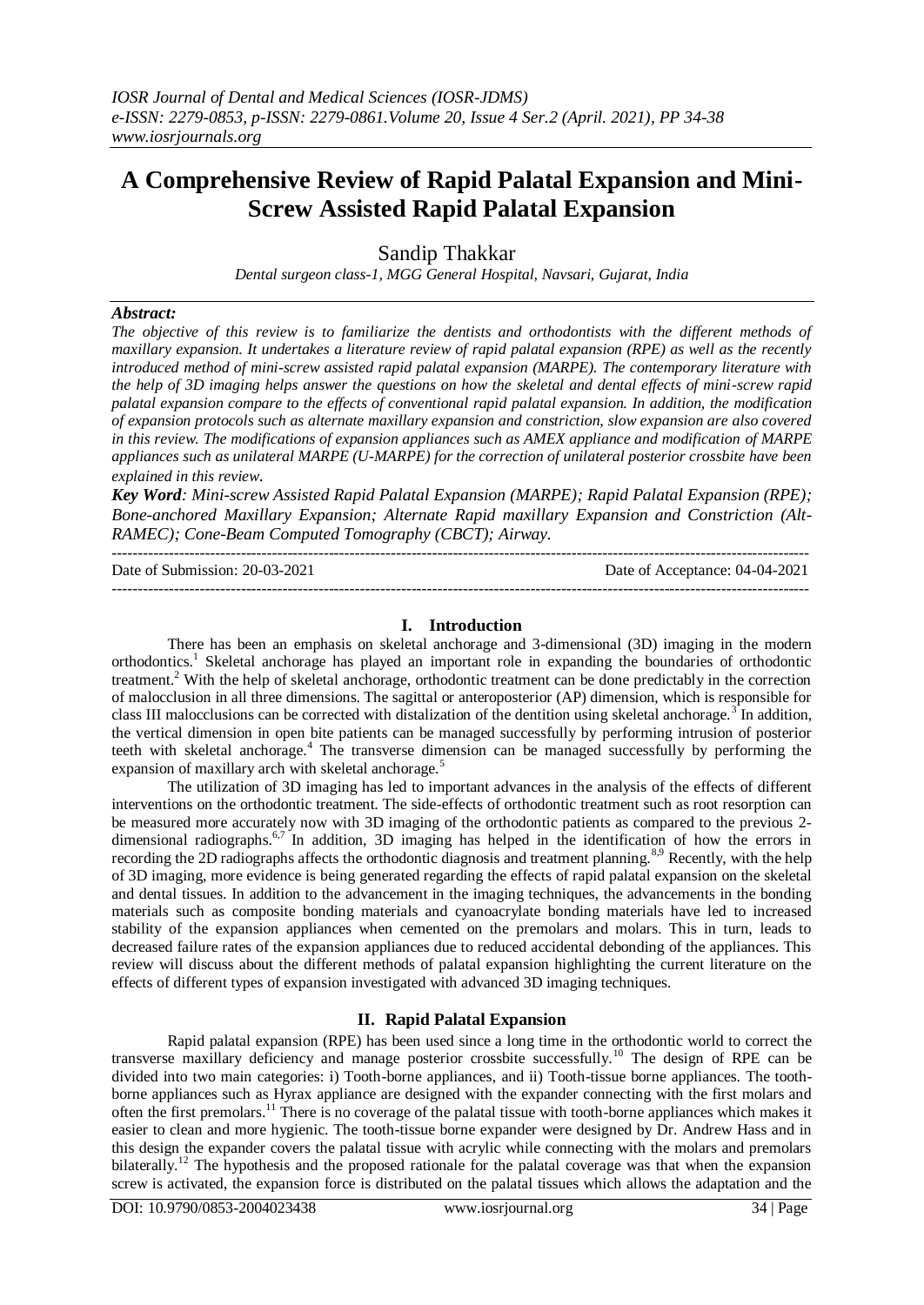remodeling of the palate. Thus, Dr. Hass proposed that this led to more skeletal or orthopedic expansion than tooth-borne expanders. $^{12}$ 

## **III. Mini-Screw Assisted Rapid Palatal Expansion**

In the recent times, mini-screw assisted rapid palatal expansion (MARPE) appliances have been introduced in the orthodontic armamentarium.<sup>11</sup> MARPE appliances are designed with an expander that obtains anchorage from the palatal bone with the help of temporary anchorage devices (TADs). There are different designs of MARPE appliances, i)Bone-anchored expansion appliances (BA), ii) Bone and tooth-anchored expansion appliances (BTA) also known as hybrid appliances.<sup>11,13,14</sup> Bone- anchored appliances are designed with the expansion appliances anchored only to the TADs, whereas bone and tooth anchored appliances derive anchorage from both palatal bone and maxillary molars (and/or premolars).<sup>11,13,14</sup>

## **Modification of Mini-screw assisted rapid palatal expansion appliances**

Rapid palatal expansion appliances lead to bilateral expansion of the maxillary arch, which is useful in the correction of bilateral posterior crossbite. Many times, orthodontic patients present with unilateral crossbite. In such cases, the bilateral expansion of maxillary arch leads to unnecessary expansion of the normal side of the maxilla leading to buccal crossbite on the normal side. This leads to increased treatment time to correct the buccal crossbite after bilateral expansion. Thus, in such cases unilateral expansion of the maxillary arch would be useful to expand only the crossbite side.

An appliance used to correct unilateral crossbite has been reported in the literature known as asymmetric maxillary expansion or AMEX appliance.<sup>15</sup> In this appliance, the activation of the expansion screw is done outside of the oral cavity. The anchorage is obtained from both maxillary and mandibular teeth. This can lead to some side-effects such as buccal tipping of the mandibular teeth on the side without crossbite.<sup>15</sup> Recently, an appliance has been introduced which does not have such disadvantages of AMEX appliance for the correction of posterior crossbite with the help of skeletal anchorage. This appliance is a modification of the MARPE appliance and has been named as U-MARPE or Unilateral MARPE.<sup>16</sup> U-MARPE appliance is designed with temporary anchorage devices (TADs) on one side of the maxillary arch. In this design, the maxillary expansion screw is anchored to the TADs placed on normal (non-crossbite) side of the mid-palatal suture and the arms of the expansion screw are connected to the molar and premolars on the crossbite side. Thus, when the expansion appliance is activated, it only leads to expansion of the teeth on the crossbite side resulting in the correction of unilateral crossbite.<sup>1</sup>

## **IV. Activation of Expansion appliances**

In both the designs used for rapid palatal expansion, the expansion is performed by turning the expansion screw. Typically one turn activation of the expansion screw leads to 0.25 mm of opening of the screw.<sup>13,14</sup> However, different screws are available with different activations per turn ranging from 0.1 mm to 0.3 mm. The usual protocol for the activation of the expansion screws used for rapid palatal expansion is two turns per day (or one turn in the morning, one turn in the evening) - which amounts to approximately 0.5mm of opening of the screw.<sup>13,14</sup> Some authors have advocated up to 4 turns per day in adolescents or younger patients. However, some others have suggested to be a little more conservative and perform 1 turn per day, especially in adult patients. As the expansion screw is activated, the arms of the expander move out transversely and consequently lead to expansion of the maxillary arch. The expansion of maxillary arch occurs due to a combination of dental and skeletal effects.

## **V. Slow maxillary Expansion**

Another type of maxillary expansion is the slow maxillary expansion. Slow maxillary expansion can be achieved with i) Removable Schwarz plate and ii) arch-wire expansion. Removable Schwarz plate is an acrylic plate anchored to maxillary molars with an Adams clasp and multiple Delta clasp on other maxillary teeth for retention. The activation of the Schwarz plate is done with the opening of the expansion screw that is embedded in the acrylic plate.<sup>17</sup> The schedule for the opening of the maxillary expansion plate is different than that of the rapid palatal expansion. Usually, one turn per 3 days or one turn per week, has been recommended for the activation of Schwarz plate for slow expansion. The disadvantage of Schwarz plate is that it depends on the patient compliance for achieving the results. Meaning that if the patients do not wear the plate as recommended, the results may not be satisfactory.

Another method used for slow maxillary expansion is with arch-wires. The arch-wires can be used to expand the maxillary arch by exerting low continuous forces on the maxillary dentition. To achieve maxillary expansion, rigid arch-wires need to be rigid in order to handle the pressure and not deform. Thus, stainless-steel arch-wire are more efficient in developing the arch-form or expanding the arch-form compared to Nickel-Titanium and CNA arch-wires. For achieving the slow-expansion, the arch-wires are expanded from the normal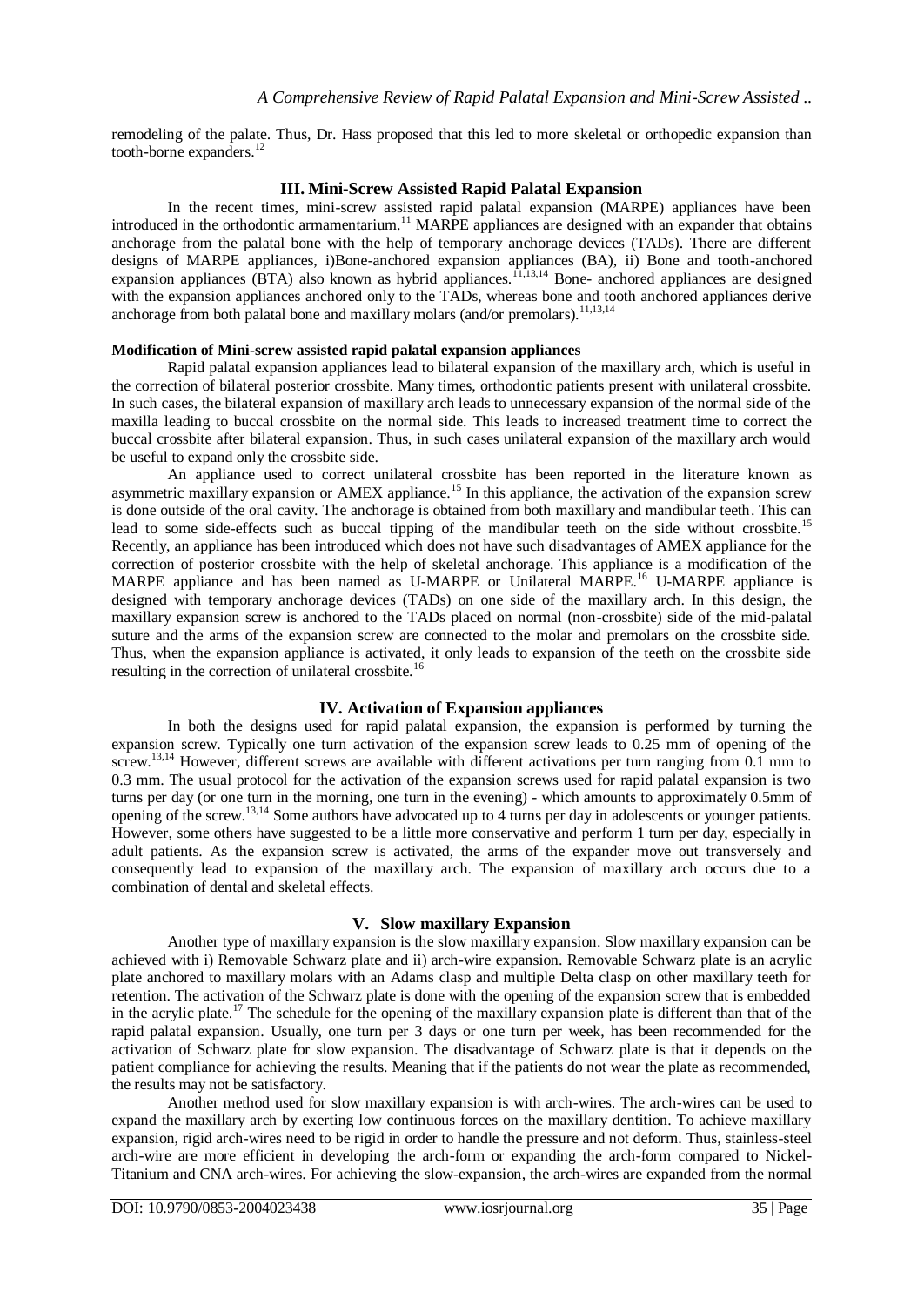arch form and inserted in the bracket slots. The arch-form development is monitored at every visit with the patients. And the expansion can be adjusted according to the need for more expansion. Care should be taken to coordinate upper and lower arches while undertaking arch-wire expansion so that the maxillary and mandibular arch-form are in harmony.

## **VI. Alternate maxillary expansion and constriction (Alt-RAMEC)**

Alt-RAMEC is a modified expansion protocol developed in order to increase the opening of the maxillary sutures. In Alt-RAMEC, the maxillary expander is repeatedly opened and closed every week so that the maxillary arch is not expanded but the maxillary sutures are loosened.<sup>18</sup> This protocol is used frequently in the management of class III malocclusion patients. In a patients with class III malocclusion, the maxillary expander is subjected to Alt-RAMEC protocol followed by facemask to allow the forward movement of maxilla.<sup>19</sup> It has been shown that there is greater protraction of maxilla with Alt-RAMEC approach followed by facemask compared to expansion alone.

### **VII. Skeletal and dental effects of expansion**

With rapid palatal expansion, the skeletal effects occur due to the opening of mid-palatal suture and movement of the two halves of the maxilla away from each other transversely. It has been postulated that when rapid palatal expansion is performed, there is a high amount of skeletal expansion.<sup>21</sup> However, in the long-term there is relapse and the ratio of dental and skeletal expansion amounts to 1:1 ratio. However, the dental effects of maxillary arch expansion include the buccal tipping of the maxillary molars. It has been reported that the dental side effects of rapid palatal expansion can lead to buccal dehiscence, fenestration, as well as root resorption.<sup>22</sup> Thus, there has been increasing interest in achieving more skeletal effects and less dental effects with the different designs of the expansion appliances. In order to maximize the skeletal effects of expansion, MARPE appliances have been introduced as they derive anchorage from the bone with the help of TADs.

It has been reported that MARPE leads to increased skeletal effects of expansion than dental effects.<sup>14</sup> The mid-palatal suture opens parallel with MARPE appliance compared to RPE appliance in which mid-palatal suture opens in a triangular option. In a study comparing MARPE and RPE, it was observed that there is increased pterygoid disjunction with MARPE appliance compared to RPE. The amount of buccal molar tipping achieved with RPE appliances is higher than MARPE. This could also be the reason why the expansion achieved with MARPE is more stable than that with RPE. Garrett et al. showed that there is higher dental expansion and higher rate of relapse with RPE due to the relapse of the buccal tipping of molars.<sup>23</sup> In addition, as there is higher skeletal expansion of maxilla, there is less chances of dental side effects such as dehiscence and fenestration.

#### **VIII. Effects of rapid palatal expansion on airway and nasal tissues**

Rapid palatal expansion has been shown to have beneficial effects on nasal resistance. In previous studies, it has been reported that the amount of nasal resistance decreased significantly in adolescents with rapid palatal expansion.<sup>24</sup> These effects could be due to the expansion of the nasal cavity with rapid palatal expansion. As the palatal bone and nasal bone are connected, expansion of the palatal bone would lead to expansion of the floor of the nasal cavity.<sup>25</sup> Thus, it is logical to assume that the expansion of maxilla with expansion appliances would lead to more width of nasal cavity. With MARPE appliances there is higher opening of the mid-palatal sutures and nasal cavity width, thus there is higher decrease in the nasal resistance with MARPE compared to RPE. This can be appreciated by the fact that both RPE and MARPE increased the nasopharyngeal area in the short term as compared to controls.

In the recent years, increased importance has been given to airway and how different treatment modalities can affect airway.<sup>14</sup> One such modality is rapid palatal expansion. The amount of rapid palatal expansion has not shown a correlation with the amount of change in the airway.<sup>14,26</sup> However, it has been shown both RPE and MARPE can lead to a significant increase in the airway volume immediately after expansion.<sup>26</sup> However, most studies have evaluated the effects of expansion appliances on the airway in the short term and have not analyzed the long-term effects of expansion appliances.<sup>26,27</sup> However, recently Mehta et al. conducted a study on the longterm effects of MARPE and RPE in comparison with the controls.<sup>14</sup> The strength of this study was that the observation period was about 2 years 7 months which was higher than the previous studies and that the samples were obtained from a randomized controlled clinical trial. In this study, the authors found in the short-term there was a significant increase in the airway volume with both RPE and MARPE but in the long-term only MARPE led to an increase in the nasopharygeal airway volume compared to RPE and controls.<sup>14</sup> This is a significant finding as it indicates that the long-term effects of MARPE may be beneficial on airway compared to the longterm effects of RPE. However, an interesting finding of this study was that in the long term the controls also showed an increase in the airway volume. So it begs the question, whether the increase in the airway volume achieved with the expansion appliances is dependent on the type of expansion appliance used or could it also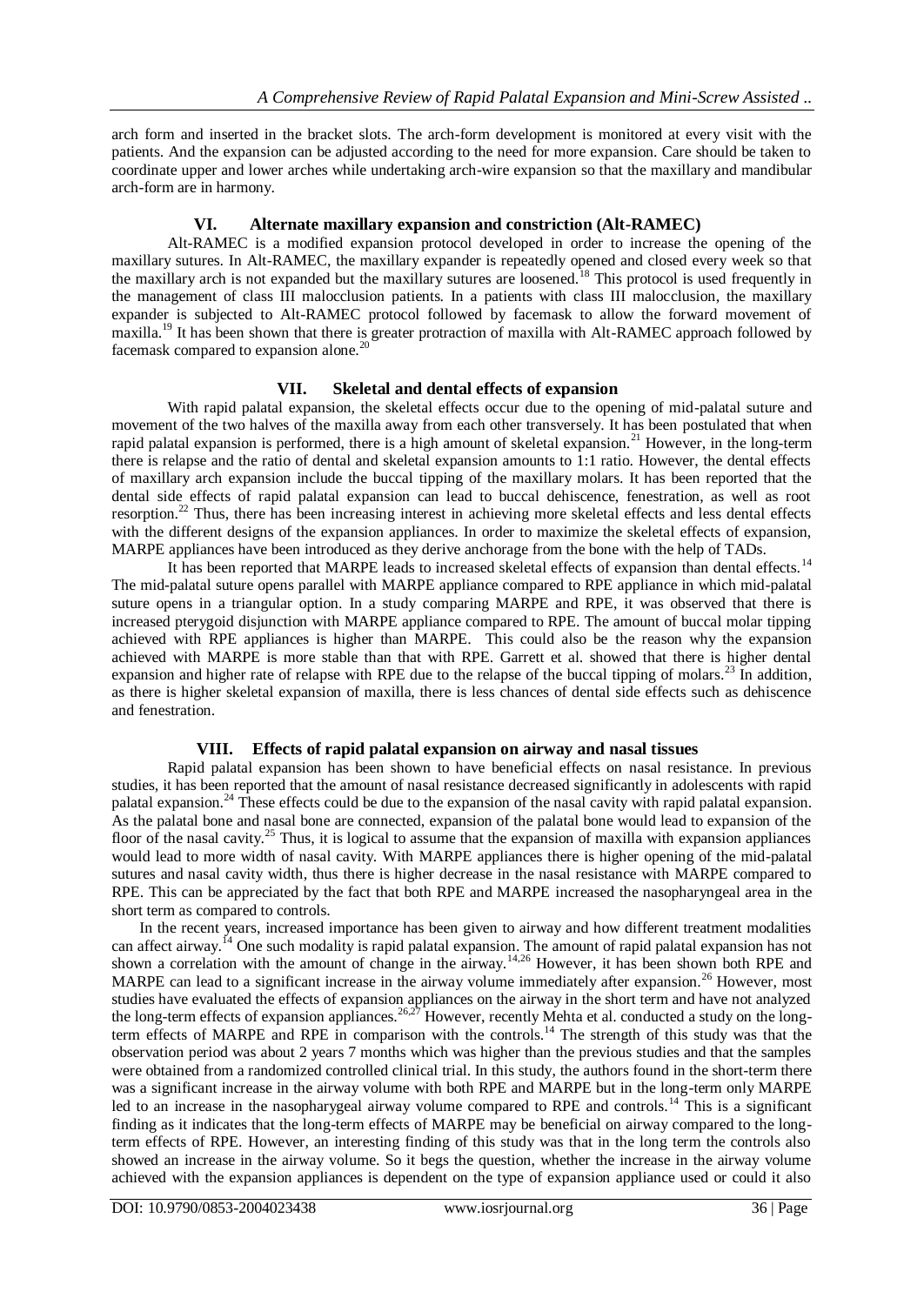happen without undertaking any treatment due to the growth of the patient. Another randomized clinical trial has been published recently by Cheung et al. on the effects of different expansion appliances on airway.<sup>28</sup> The authors found that there was not a significant difference between the effects of different expansion appliances on airway.<sup>28</sup> However, in this trial, there was no control group as in the study by Mehta et al. That is why the conclusion of this study do not give an inference as to how the expansion groups behaved as compared to controls.14,28

There is a controversy in the literature regarding the effects of expansion appliances on airway. One of the main reasons for this controversy is that the airway volume as measured on the CBCT gives a dimensional analysis of the airway. Meaning that increased airway volume can mean the dimensions of the airway boundaries increased. However, the airway function is detected by respiratory functional tests such as rhinomanometry, acoustic rhinometry, peak expiratory and inspiratory flow, as well as respiratory muscle strength.<sup>31,32</sup> Rhinomanometry is a popular method of assessing the resistance of nasal cavity. The peak expiratory and inspiratory flow is particularly valuable in patients with breathing disorders such as chronic obstructive pulmonary disorders (COPD) and asthma. Acoustic rhinometry on the other hand utilizes the reflection of the sound signals in order to estimate the dimensions of the airway, meaning the airway volume and airway area.<sup>29,30</sup>

#### **IX. Conclusion**

Further studies especially randomized controlled clinical trials are required to generate credible evidence regarding the effects of expansion appliances on dental, skeletal and soft-tissues. In addition, the effects of expansion appliances on airway need to be investigated in more detail. Specially, the effects of recent design of expansion appliances used with skeletal anchorage such as MARPE show promise in that they lead to more skeletal effects than dental effects. These appliances need to be investigated in detail with studies having a large sample size from multiple centers and a long follow-up period.

#### **References**

- [1]. Palomo JM, Yang C, Hans MG. Clinical Application of Three-Dimensional Craniofacial Imaging in Orthodontics. J Med Sci 2005; 269-78
- [2]. Janssen KI, Raghoebar GM, Vissink A, Sandham A. Skeletal anchorage in orthodontics--a review of various systems in animal and human studies. Int J Oral Maxillofac Implants. 2008;23(1):75-88
- [3]. Sugawara J, Daimaruya T, Umemori M, et al. Distal movement of mandibular molars in adult patients with the skeletal anchorage system. Am J Orthod Dentofacial Orthop. 2004;125(2):130-138. doi:10.1016/j.ajodo.2003.02.003
- [4]. Chang J, Mehta S, Chen PJ, Upadhyay M, Yadav S. Correction of open bite with temporary anchorage device-supported intrusion. APOS Trends in Orthodontics. 2019;9(4):246-251
- [5]. Suzuki H, Moon W, Previdente LH, Suzuki SS, Garcez AS, Consolaro A. Miniscrew-assisted rapid palatal expander (MARPE): the quest for pure orthopedic movement. Dental Press J Orthod. 2016;21(4):17-23
- [6]. Moze, G., Seehra, J., Fanshawe, T., Davies, J., McDonald, F. and Bister, D. In vitro comparison of contemporary radiographic imaging techniques for measurement of tooth length: reliability and radiation dose. Journal of Orthodontics. 2013;40:225–233.
- [7]. Gandhi V, Mehta S, Gauthier M, Mu J, Kuo CL, Nanda R, Yadav S. Comparison of external apical root resorption with clear aligners and pre-adjusted edgewise appliances in non-extraction cases: a systematic review and meta-analysis. Eur J Orthod. 2021 Jan 29;43(1):15-24. doi: 10.1093/ejo/cjaa013. PMID: 32077935; PMCID: PMC7846172.
- [8]. Mehta S, Dresner R, Gandhi V, Chen PJ, Allareddy V, Kuo CL, Mu J, Yadav S. Effect of positional errors on the accuracy of cervical vertebrae maturation assessment using CBCT and lateral cephalograms. J World Fed Orthod. 2020;9(4):146-154. doi:10.1016/j.ejwf.2020.09.006
- [9]. Marmulla, R., Wörtche, R., Mühling, J. and Hassfeld, S. (2005) Geometric accuracy of the NewTom 9000 Cone Beam CT. Dentomaxillofacial Radiology. 2005;34:28–31.
- [10]. Baccetti T, Franchi L, Cameron CG, McNamara JA Jr. Treatment timing for rapid maxillary expansion. Angle Orthod. 2001;71(5):343-350
- [11]. Abu Arqub S, Mehta S, Iverson MG, Yadav S, Upadhyay M, Almuzian M. Does Mini Screw Assisted Rapid Palatal Expansion (MARPE) have an influence on airway and breathing in middle-aged children and adolescents? A systematic review. Int Orthod. 2021 Mar;19(1):37-50. doi: 10.1016/j.ortho.2021.01.004. Epub 2021 Jan 28. PMID: 33516650.
- [12]. Hass AJ. Rapid Expansion Of The Maxillary Dental Arch And Nasal Cavity By Opening The Midpalatal Suture. Angle Orthod. 1961;31(2):73-90
- [13]. Koudstaal M, Wolvius E, Schulten A, Hop W, Van der Wal K. Stability, tipping and relapse of bone-borne versus tooth-borne surgically assisted rapid maxillary expansion; a prospective randomized patient trial. Int J Oral Maxillofac Surg 2009;38:308–15. [http://dx.doi.](http://dx.doi/) org/10.1016/j.ijom.2009.02.012
- [14]. Mehta S, Wang D, Kuo CL, Mu J, Vich ML, Allareddy V, Tadinada A, Yadav S. Long-term effects of mini-screw-assisted rapid palatal expansion on airway. Angle Orthod. 2020;10.2319/062520-586.1. doi:10.2319/062520-586.1
- [15]. Toroglu MS, Uzel E, Kayalioglu M, Uzel I. Asymmetric maxillary expansion (AMEX) appliance for treatment of true unilateral posterior crossbite. Am J Orthod Dentofacial Orthop 2002; 122: 164-73.
- [16]. Dzingle J, Mehta S, Chen PJ, Yadav S. Correction of Unilateral Posterior Crossbite with U-MARPE. Turk J Orthod. 2020 Jul 20;33(3):192-196. doi: 10.5152/TurkJOrthod.2020.20034. PMID: 32974066; PMCID: PMC7491968.
- [17]. Schienbein H. Die Schwarz'scheDehnplatte und ihreModifikationen. I. AllgemeineszurPlattenbehandlung [The Schwarz expansion plate and its modifications. I. Plate use in general]. Zahntechnik (Zur). 1971;29(4):351-362
- [18]. Wilmes B, Ngan P, Liou EJ, Franchi L, Drescher D. Early class III facemask treatment with the hybrid hyrax and Alt-RAMEC protocol. J Clin Orthod 2014; 48: 84-93